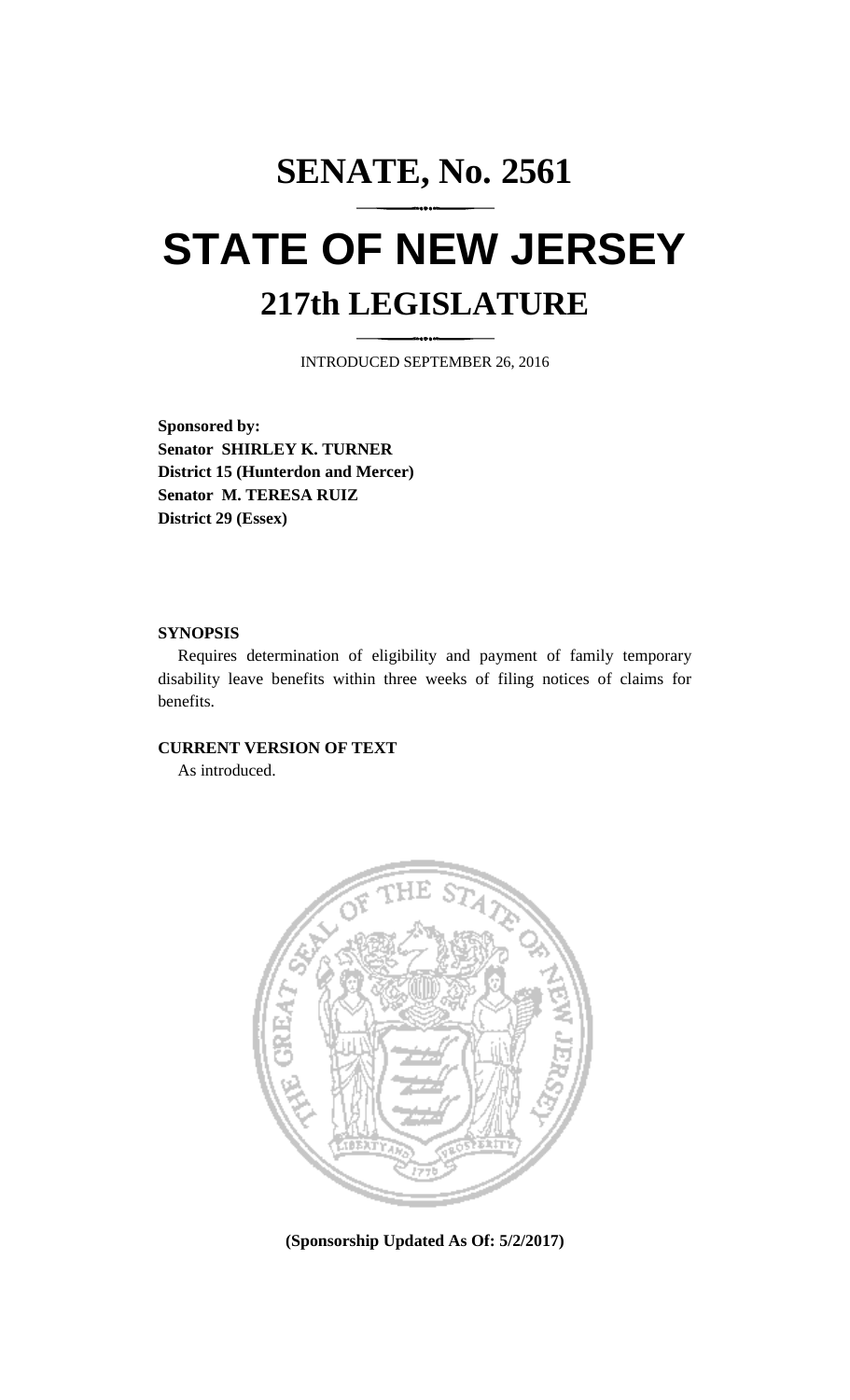```
2
```
 **AN ACT** concerning family temporary disability leave and amending P.L.2008, c.17.

 **BE IT ENACTED** *by the Senate and General Assembly of the State of New Jersey:*

 1. Section 10 of P.L.2008, c.17 (C.43:21-39.1) is amended to read as follows:

 10. a. Family temporary disability leave shall be compensable subject to the limitations of P.L.2008, c.17 (C.43:21-39.1 et al.) for any period of family temporary disability leave taken by a covered individual which commences after June 30, 2009.

 b. An individual shall not simultaneously receive disability benefits for family temporary disability leave and any other disability benefits pursuant to P.L.1948, c.110 (C.43:21-25 et al.) or any unemployment compensation.

 c. The employer of an individual may, notwithstanding any other provision of law, including the provisions of N.J.S.18A:30-1 et seq., permit or require the individual, during a period of family temporary disability leave, to use any paid sick leave, vacation time or other leave at full pay made available by the employer before the individual is eligible for disability benefits for family temporary disability leave pursuant to P.L.2008, c.17 (C.43:21-39.1 et al.), except that the employer may not require the individual to use more than two weeks worth of leave at full pay. The employer may also have the total number of days worth of disability benefits paid pursuant to P.L.2008, c.17 (C.43:21-39.1 et al.) to the individual during a period of family temporary disability leave reduced by the number of days of leave at full pay paid by the employer to the individual during that period. If the employer requires the individual to use leave at full pay, the employee shall be permitted to take that fully-paid leave during the waiting period required pursuant to subsection (a) of section 15 of P.L.1948, c.110 (C.43:21-39). Nothing in P.L.2008, c.17 (C.43:21-39.1 et al.) shall be construed as nullifying any provision of an existing collective bargaining agreement or employer policy, or preventing any new provision of a collective bargaining agreement or employer policy, which provides employees more generous leave or gives employees greater rights to select which kind of leave is used or select the order in which the different kinds of leave are used. Nothing in P.L.2008, c.17 (C.43:21-39.1 et al.) shall be construed as preventing an employer from providing more generous benefits than are provided under P.L.2008, c.17 (C.43:21-39.1 et al.) or providing benefits which supplement the benefits provided under P.L.2008,

**Matter underlined thus is new matter.**

**EXPLANATION – Matter enclosed in bold-faced brackets [thus] in the above bill is not enacted and is intended to be omitted in the law.**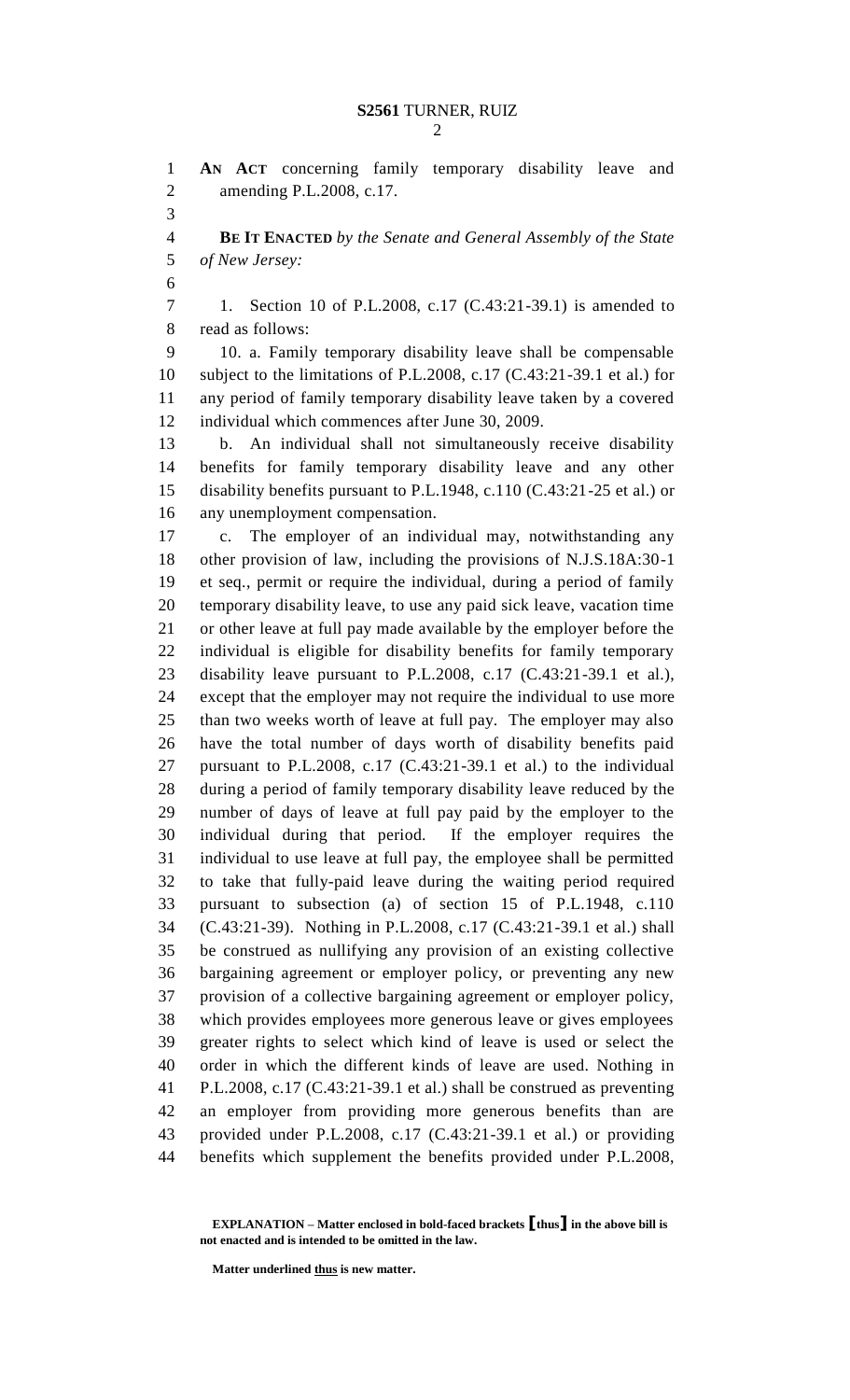c.17 (C.43:21-39.1 et al.) for some or all of the employer's employees.

 d. An individual who is entitled to leave under the provisions of the "Family Leave Act," P.L.1989, c.261 (C.34:11B-1 et seq.) or the federal "Family and Medical Leave Act of 1993," Pub.L.103-3 (29 U.S.C. s.2601 et seq.), shall take any benefits provided for family temporary disability leave pursuant to P.L.2008, c.17 (C.43:21-39.1 et al.) concurrently with leave taken pursuant to the "Family Leave Act," P.L.1989, c.261 (C.34:11B-1 et seq.) or the federal "Family and Medical Leave Act of 1993," Pub.L.103-3 (29 U.S.C. s.2601 et seq.). Nothing in P.L.2008, c.17 (C.43:21-39.1 et al.) shall be construed to grant an employee any entitlement to be restored by the employer to employment held by the employee prior to taking family temporary disability leave or any right to take action against an employer who refuses to restore the employee to employment after the leave. Nothing in P.L.2008, c.17 (C.43:21- 39.1 et al.) shall be construed to increase, reduce or otherwise modify any entitlement of an employee to return to employment or right of the employee to take action under the provisions of the "Family Leave Act," P.L.1989, c.261 (C.34:11B-1 et seq.) or the federal "Family and Medical Leave Act of 1993," Pub.L.103-3 (29 U.S.C. s.2601 et seq.). If an employee receives benefits for family temporary disability leave pursuant to P.L.2008, c.17 (C.43:21-39.1 et al.) with respect to employment with an employer who is not an employer as defined in the "Family Leave Act," P.L.1989, c.261 (C.34:11B-1 et seq.) and that employer fails or refuses to restore the employee to employment after the period of family temporary disability leave, that failure or refusal shall not be a wrongful discharge in violation of a clear mandate of public policy, and the employee shall not have a cause of action against that employer, in tort, or for breach of an implied provision of the employment agreement, or under common law, for that failure or refusal.

 e. An employee taking family temporary disability leave or an employer from whom the employee is taking the leave shall have the same right to appeal a determination of a benefit for the family temporary disability leave made under P.L.2008, c.17 (C.43:21-39.1 et al.) as an employee or employer has to appeal a determination of a benefit for the disability of the employee under the "Temporary Disability Benefits Law," P.L.1948, c.110 (C.43:21-25 et al.), and any regulations adopted pursuant to the "Temporary Disability Benefits Law," P.L.1948, c.110 (C.43:21-25 et al.).

 f. In the event of a period of family temporary disability leave of any individual covered under the State plan, the employer shall, not later than the ninth day of the period of family temporary disability leave, including any waiting period or time in which the employer provides sick leave, vacation or other fully paid leave, issue to the individual and to the division printed notices on division forms containing the name, address and Social Security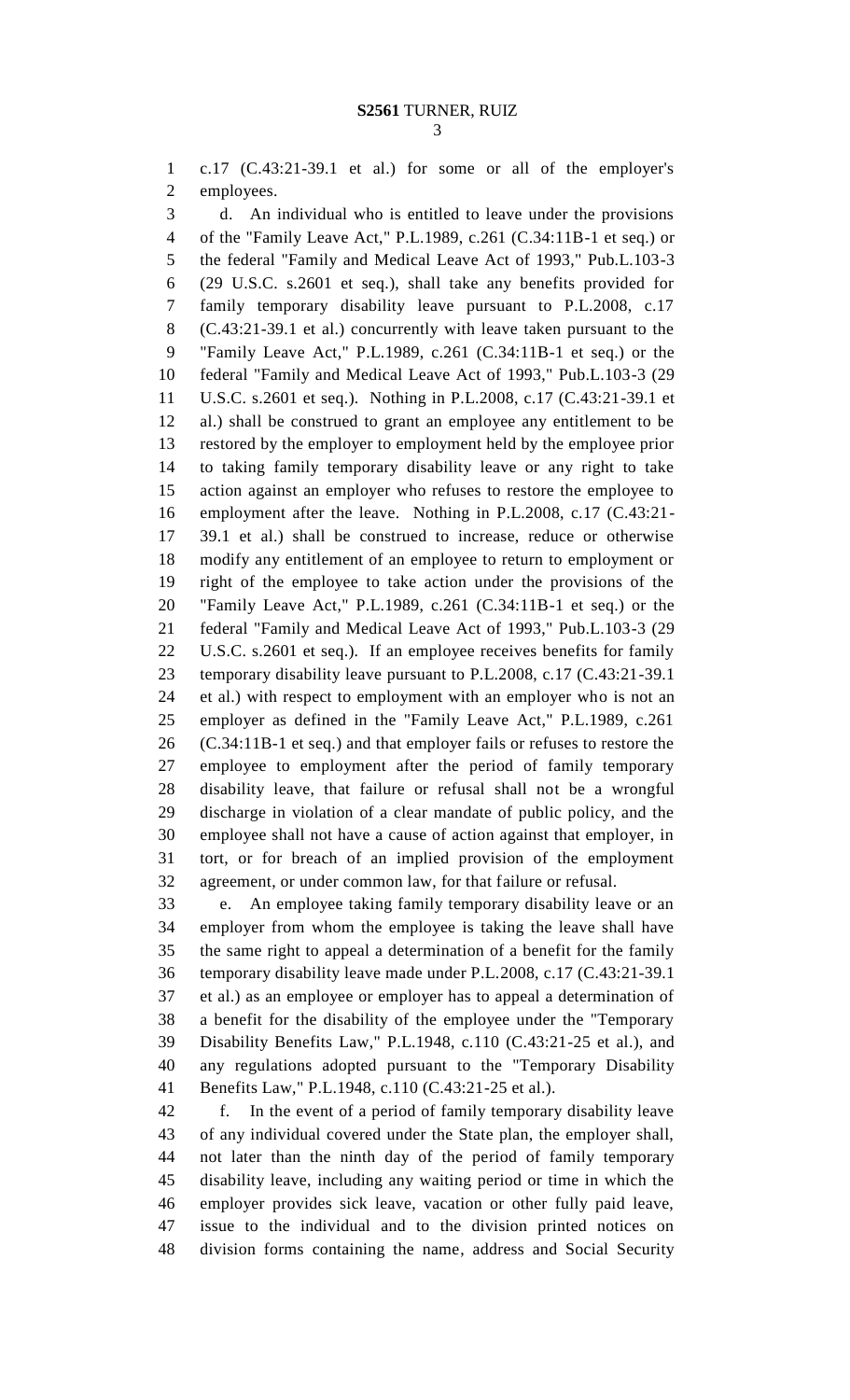number of the individual, such wage information as the division may require to determine the individual's eligibility for benefits, including any sick pay, vacation or other fully paid time off provided by the employer during the period of family temporary disability leave, and the name, address, and division identity number of the employer. Not later than 30 days after the commencement of the period of family temporary disability leave for which the notice is furnished by the employer, the individual shall furnish to the division a notice and claim for family temporary disability leave benefits. Upon the submission of the notices by the employer and the individual, the division **[**may**]** shall determine the 12 individual's eligibility for benefits, and issue benefit payments to any eligible individual no later than three weeks from the date on which the division receives the notices. In the case of family temporary disability leave taken to care for a family member with a serious health condition, the benefits may be paid for periods not exceeding three weeks pending the receipt of the certification required pursuant to subsection b. of section 11 of P.L.2008, c.17 (C.43:21-39.2). Failure to furnish notice and certification in the manner above provided shall not invalidate or reduce any claim if it shall be shown to the satisfaction of the division not to have been reasonably possible to furnish the notice and certification and that the notice and certification was furnished as soon as reasonably possible.

 g. Each covered employer shall conspicuously post notification, in a place or places accessible to all employees in each of the employer's workplaces, in a form issued by regulation promulgated by the commissioner, of each covered employee's rights regarding benefits payable pursuant to this section. The employer shall also provide each employee of the employer with a written copy of the notification: (1) not later than 30 days after the form of the notification is issued by regulation; (2) at the time of the employee's hiring, if the employee is hired after the issuance; (3) whenever the employee notifies the employer that the employee is taking time off for circumstances under which the employee is eligible for benefits pursuant to this section; and (4) at any time, upon the first request of the employee.

(cf: P.L.2008, c.17, s.10.)

 

2. This act shall take effect immediately.

### STATEMENT

 This bill requires the Division of Unemployment and Temporary Disability Insurance in the Department of Labor and Workforce Development to determine eligibility and to issue benefit payments to eligible individuals applying for family temporary disability